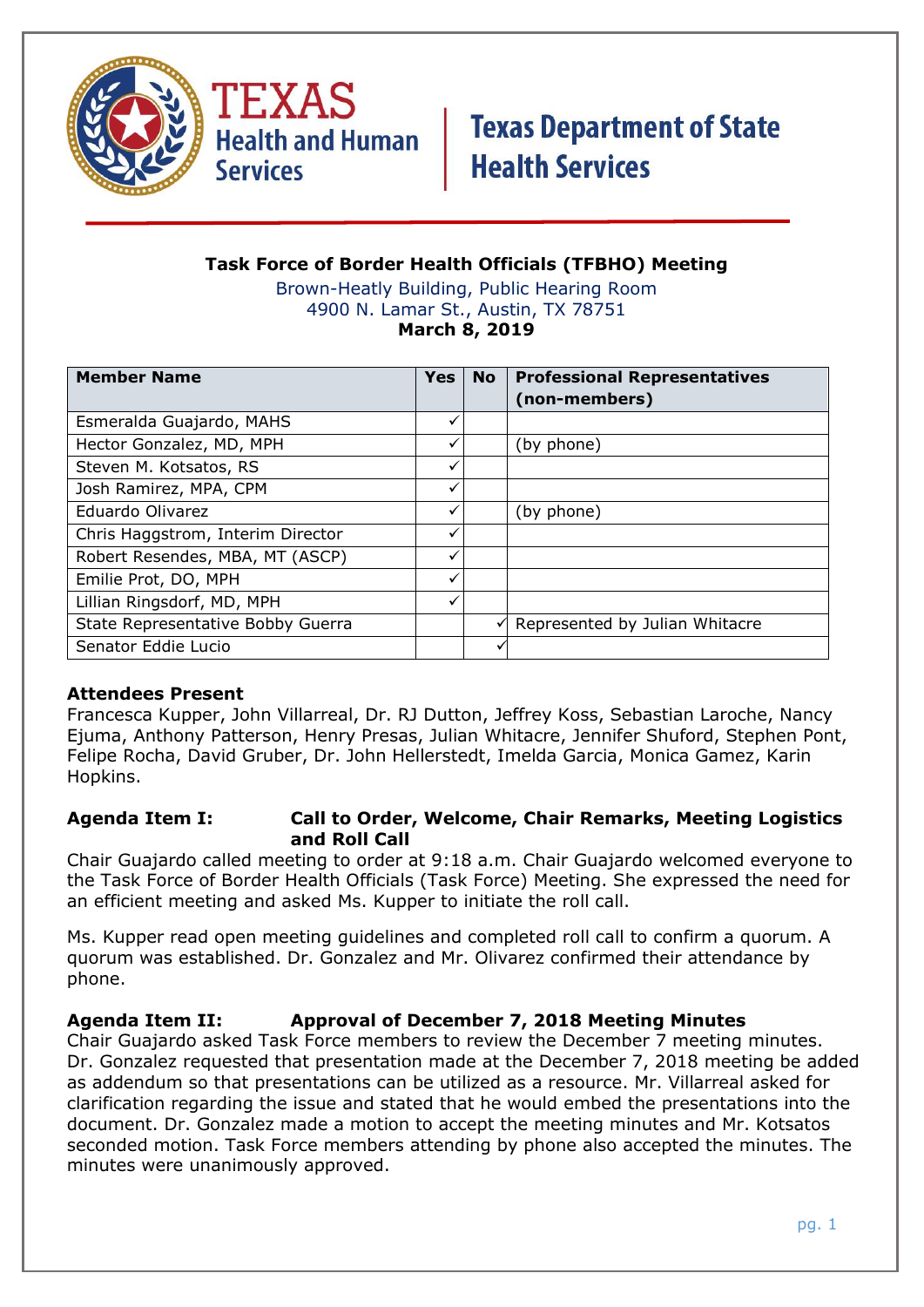

Chair Guajardo spoke of Dr. Hellerstedt's response to the November 1, 2019 Report and mentioned that he'd do so in the afternoon. She suggested that the TFBHO create an action plan for each of the 18 recommendations beginning with Maternal and Child Health. She asked Ms. Kupper to address the issue and Ms. Kupper asked members to review the related templates within their packets, moving on to the next item on the agenda.

### **Agenda Item III: Discussion of TFBHO Maternal and Child Health Priority Recommendations Objectives and Action Plan (Part 1)**

Chair Guajardo explained that Maternal and Child Health was chosen because it had specific recommendations to initiate the process. Ms. Kupper explained how to prioritize and achieve action steps and objectives to move forward. The Maternal Child Health topic will be handled as a group and continued with template for Goal A and asked for member's thoughts on identifying objectives.

The points stated below include thoughts from members regarding Maternal Child and Health topics:

Goal A - The Task Force recommends that it be designated as the advisory committee for the Office of Border Health's Community Health Worker (CHW) Training Center to ensure curricula addresses border health needs, is culturally competent and includes resources and services available in local communities.

- Review of Maternal and Child Health-related deaths in border counties:
	- o Infant and maternal mortalities
		- Drownings border crossings, pool party-related deaths (early heat leading to earlier than usual pool parties in border communities)
		- Community Health Workers (CHWs) to teach safe co-sleeping habits (including pillow-top mattresses/large blanket incidents), resulting from lack of separate cribs, beds, etc.
	- o Pre-natal care issues (promotion of getting pregnant women into pre-natal care in early stages of pregnancy)
	- o Gestational Diabetes issues
	- o Bullying topic as a behavioral health issue
	- OBPH Training Center Discussion:
		- o TFBHO designated as the Training Center's Advisory Committee
		- o Process for Training Center curricula development
		- $\circ$  Use border data as a quide for trainings, initiatives, curricula; initiate quarterly advisory group meetings with Training Center staff
		- o Clarification on state-to-state approved trainings (Texas/New Mexico)
		- o Training Center deliverables and curriculum development
		- o Zika training to be part of pre-natal care
- Work with medical societies leading to better access to public health for teens
- Define categories/definitions at Operation Lone Star (data collection)
- Vector-related conferences with binational components

The discussion lead to the following Objective-driven Action Steps (presentations for June 7 Meeting):

• CHW Certification Program Presentation (curriculum development/approval process)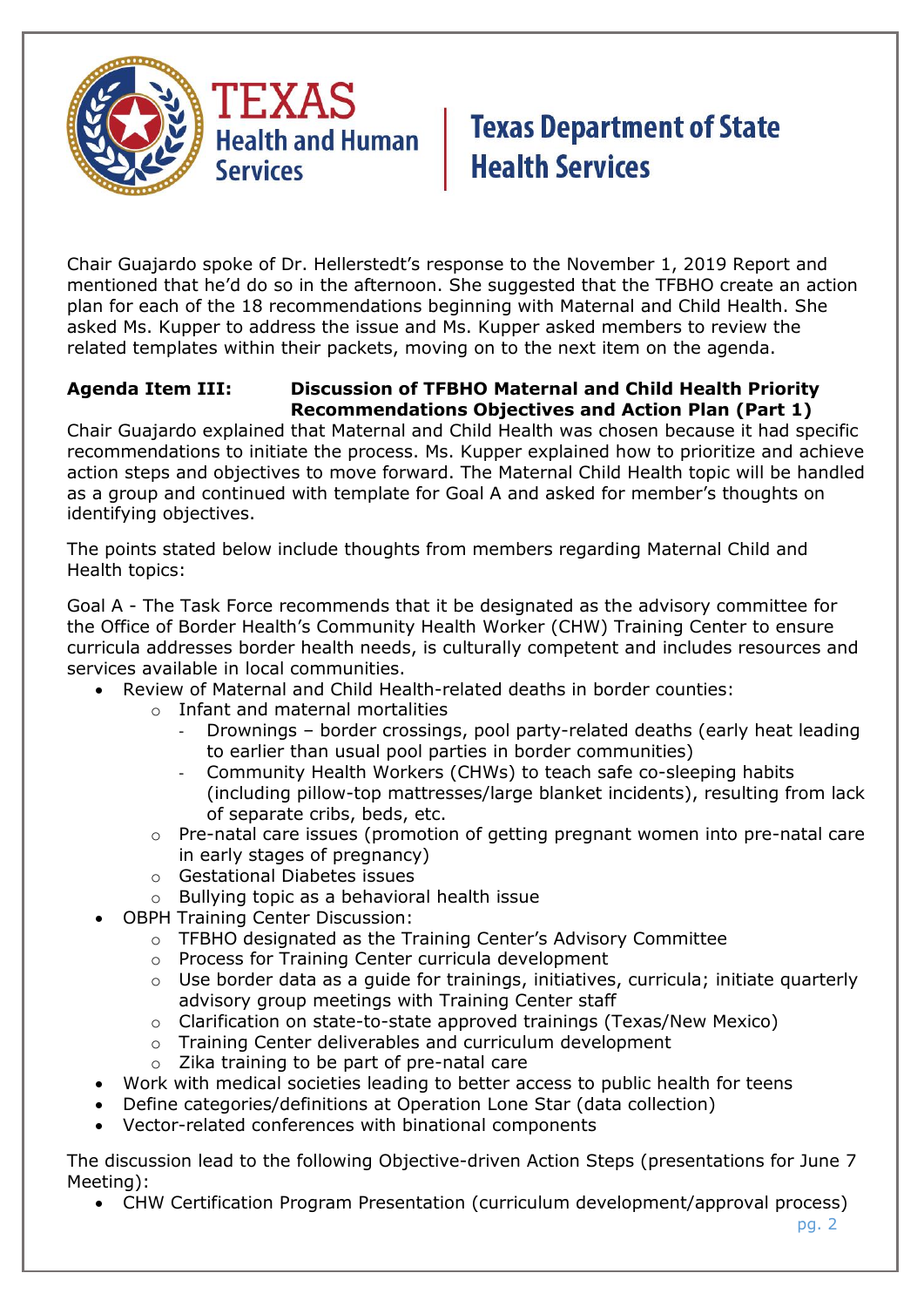

- o Curriculum development/approval process
- o CEU requirements for CHWs/CHWIs
- o List of current curricula and assess gaps/needs for other training topics
- o Interstate operability (Texas/New Mexico)
- OBPH Training Center Collaboration with CHW Certification Program Presentation on prospective process
	- $\circ$  Discuss how Training Center goals and priorities are set/define role
	- o Data assessment to include gaps/needs in border regions (between Local health departments and DSHS Regional staff), resulting in data-driven curricula for border regions (1115 waiver partners/available data) and next steps
- OBPH Region 11 Manager to present on Teen Pregnancy Symposium
- Coordinate with Regional Education Centers (work with SHACs School Health Advisory Councils), colleges/universities, extension agents, faith-based groups, teen advisory boards
- Possible Texas Youth Action Network Presentation

**Agenda Item IV: Break** commenced at 10:30 a.m.

#### **Agenda Item V: Discussion of the TFBHO Maternal & Child Health Priority Recommendations Objectives and Action Plan (Part 2)** commenced at 10:40 a.m.

The Maternal Child Health topic continued to be handled as a group. Members identified goals B and E. Mr. Olivarez requested that Zika testing be part of pre-natal care assessment in certain border counties. Dr. Dutton mentioned that there are multiple recommendations that are legislatively-related to current bills that have been introduced, noting that the discussion of some goals/priorities may be challenging to move on than others in terms of agency response in light of the current legislative session. Dr. Prot and Chair Guajardo expressed interest in Goal E. Ms. Kupper shared that taking a local inventory of local initiatives focusing on teen issues on the border might suit well as a short-term measure. Members agreed and moved forward with Goal E.

Goal E - The Task Force recommends that the state provide resources necessary to continue and build on local initiatives focusing on teen health issues along the border.

- Identify teen-related local initiatives on the border to coordinate with as partners *(Members mentioned moving this objective to Goal D)*
	- o Regional Education Centers (assessment from School Health Advisory Councils through school systems to identify teen-related public health topics)
	- o Collegiate partners along the border (UT, Texas A&M, UTRGV, UTEP, Texas Southmost College, Texas State Technical College, South Texas College)
	- $\circ$  Medical societies (first steps to determine a sampling of providers that deal with teen health/consent issues in clinics, immunization access, etc.) *(assigned to Dr. Prot and Mr. Olivarez)*
	- o Agrilife Extension service and other women and children's community prevention, wellness and outreach efforts (Texas healthy Mothers and Babies
	- o Faith-based organizations (Valley Interfaith, Catholic Diocese, etc.)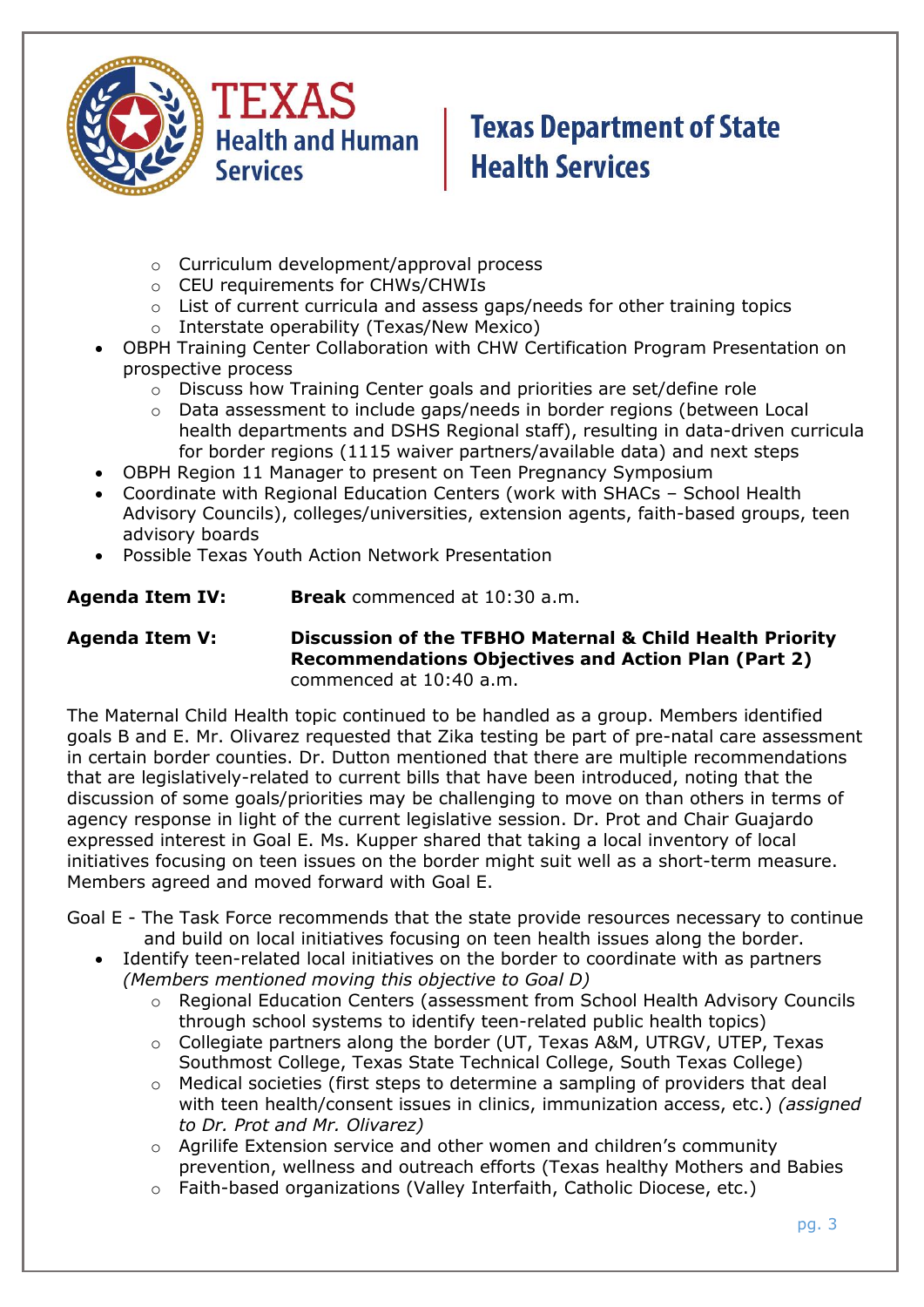

- Request that OBPH Region 11 Manager present on the South Texas Adolescent Summit (elements of Teen Pregnancy Symposium)
	- o Collaborate with Region 1 due to their experience with working teen-related initiatives
- Inquire about Operation Lone Star data collection regarding direct teen access to health care services to define data categories in a more detailed fashion *(assigned to Dr. Prot)*
- Coordinate with Regional Education Centers (work with SHACs School Health Advisory Councils), colleges/universities, extension agents, faith-based groups, teen advisory boards
- Possible Texas Youth Action Network Presentation
- Coordinate with women's health and family planning services (Women's Family Planning Association of Texas, local providers and school prevention programs)

**Agenda Item VI: Lunch** commenced at 11:30 a.m.

**Agenda Item VIII: Discussion of Remaining TFBHO Priority Recommendations Objectives and Action Plans** commenced at 12:30 p.m. *(agenda item VIII moved due to timing)*

Chair Guajardo resumed the meeting at 12:30 p.m. and offered members the option of continuing with Recommendations or break-up into sub-committee groups. Dr. Ringsdorf mentioned that managing the rest of the Maternal and Child Health might work as a group, since some of the recommendations can't move forward without legislative action. Chair Guajardo agreed and asked that perhaps ex-officio members staff might be able to elaborate on related bills at the next meeting. Mr. Whitaker shared that once bills were numbered, he'd be able to share more information regarding bills introduced by Representative Guerra.

Dr. Ringsdorf made a motion for workgroups to work on action steps, objectives and recommendations to report on during the next meeting. The motion was seconded by Mr. Ramirez. Esmer asked if Dr. G and Eddie for comments. Chair Guajardo reminded members that there is the agenda is quite full and that presentations will have to be concise and continued to the agenda item VIII in the interest of time management, allowing Dr. Hellerstedt to present at the originally scheduled time of 1:30 p.m.

#### **Agenda Item IX: Timelines, Next Steps, Announcements and Consensus of 2019 meeting dates**

Chair Guajardo mentioned that Friday, June 7 is the next meeting date and asked if anyone new of major events taking place in Austin that week. Members asked if meetings had to take place on Fridays. Mr. Villarreal expressed that the meeting venue had been reserved for the rest of the year based on previously approved dates. He continued be stating that members can feel free to suggest or move the dates around without confirmation until a venue was secured for newly proposed meeting dates. Members suggested that 2020 dates be researched to ensure that meeting dates don't interfere with major events in Austin (South by Southwest, Formula One Racing, Austin City Limits, etc.).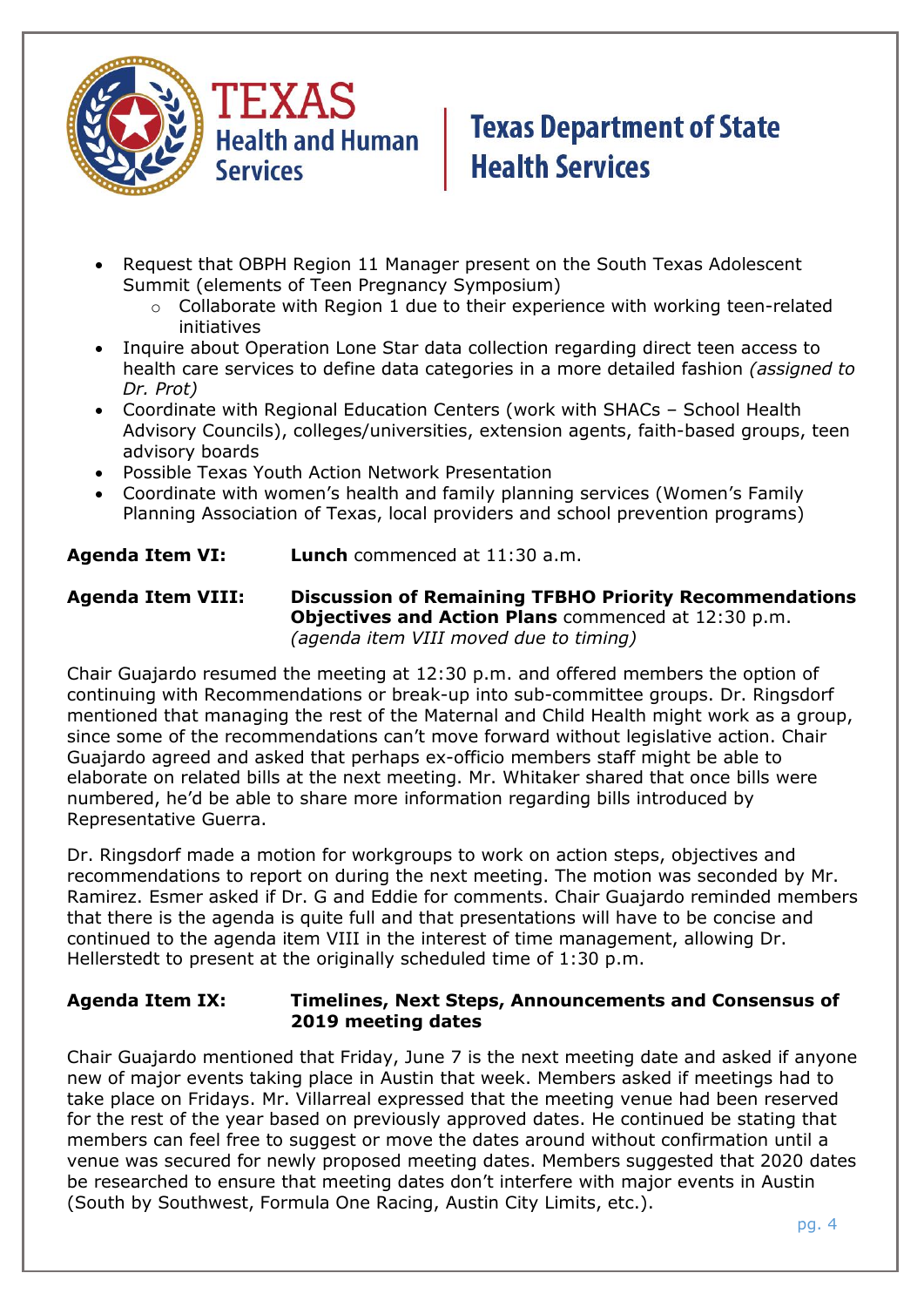

Chair Guajardo summarized that agenda items for the next meeting were set as a result of the objectives and action steps. Ms. Kupper confirmed the presentations from the Community Health Worker Program, Office of Border Public Health, South Texas Adolescent Summit and stated that TFBHO workgroups also had to report on their findings from each of the topics members' agreed to research. She also suggested that a legislative update would be a good idea. Mr. Whitaker agreed and provided a brief update on bills that were filed:

House Bill 1428 (Texas Aim Grant Program) House Bill 1429 (Records of maternal deaths and how soon they're released)

Ms. Kupper congratulated members on the success of their first TFBHO webcast meeting and encouraged members to view the webcast. She also stated that viewer data would be available and suggested that webcasting may lead to more public and partner participation.

### **Agenda Item X: Public Comment**

There was no public comment.

Dr. Dutton mentioned that reference documents regarding Border Public Health were within member packets. Dr. Gonzalez thanked Dr. Dutton for the additional information and expressed that such programs have made positive impacts along the border.

Dr. Prot mentioned that Region 11 hosted the South Texas Tropical Medicine and Vectorborne Diseases Conference. It was well-attended and had binational interest with partners from Tamaulipas, Mexico. She plans to work with Dr. Tyler to better understand flea-borne diseases on possums, cats and other mammals and issues regarding animalcontrol/trapping policies and data in local areas for Typhus and other diseases. Mr. Olivarez expressed interest in Hidalgo working with Cameron County and Dr. Tyler regarding trapping and stated how canine rabies is under control but skunk-related rabies was still a concern in south Texas. He also mentioned a TNR (trap, neuter, release program) for cats as well.

### **Agenda Item VII: DSHS Response to November 1, 2018 Report**

*(moved from agenda item VIII due to timing)*

Chair Guajardo welcomed Dr. Hellerstedt. He thanked members for having him present on report analysis and response of the TFBHO November 1, 2018 Report. He expressed how Border Public Health issues are complex and deeply rooted on the importance of the border region and to the entire state. He mentioned how a vibrant international border involves distinct national health systems from two different countries and two tribal nations, eight major sister cities and other smaller towns and communities that share common needs along the Texas-Mexico border. The following synopsizes his findings:

- Science shows how the border is a single epidemiological and health security zone
	- o Share innovative solutions to public health challenges shared with Mexico regarding healthy water, air quality, and mosquito-borne diseases
- Impressive work from TFBHO, despite only existing for just a little more than one year o Completed strategic planning and formed five border health workgroups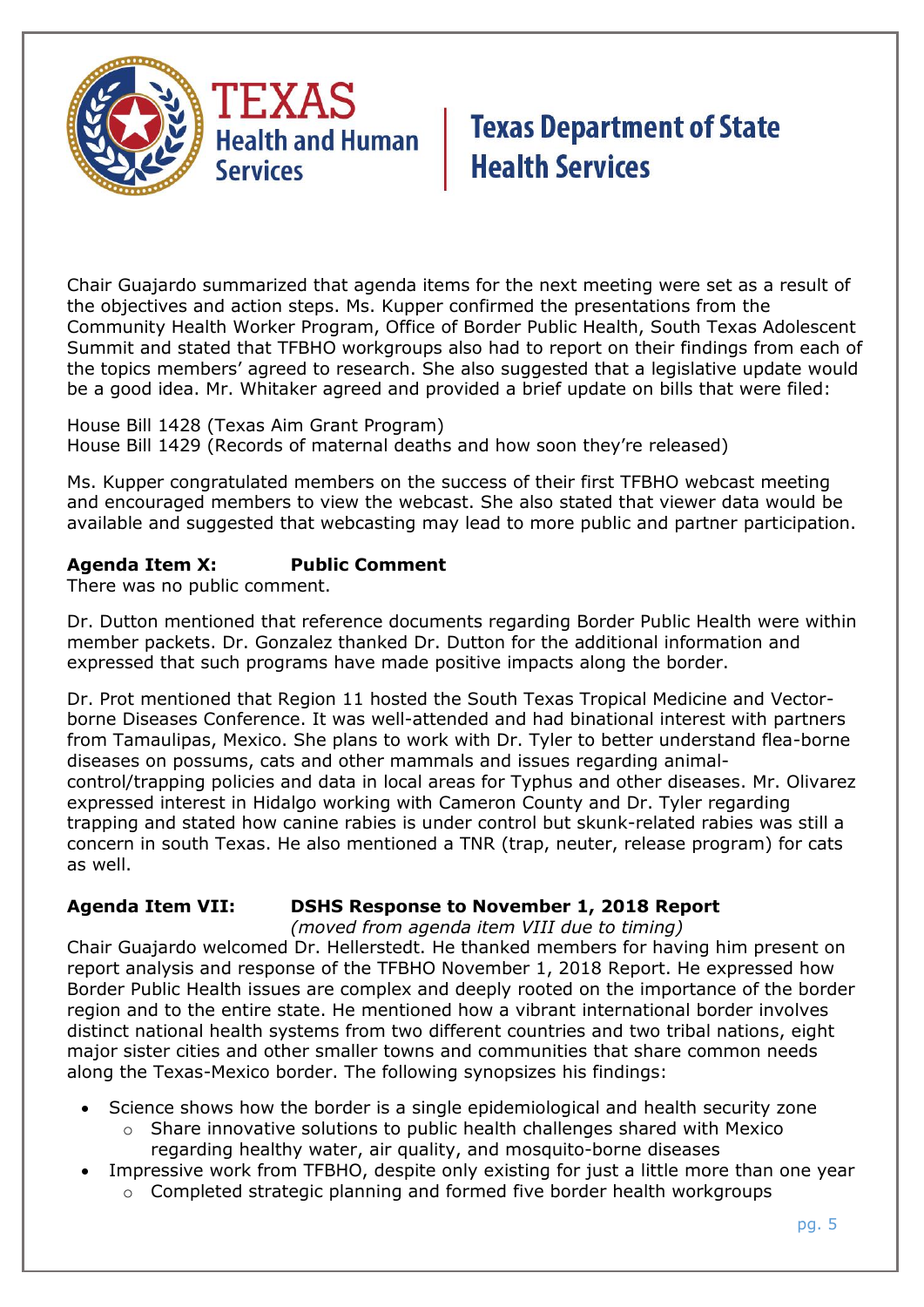

- o Working on initiating action plans
- o Met statutory deadline for submitting first biennial report
- o Developed recommendations to guide public health activities along the border for years to come
- Many bills are currently under consideration that are pertinent to TFBHO recommendations
	- $\circ$  Monitoring progress of DSHS budget and the various bills that relate to public health
- TFBHO Priorities: Infrastructure, Communicable Diseases, Environmental Health, Chronic Diseases, and Maternal and Child Health align with DSHS mission, goals, and division activities. Progress on several initiatives led by Office of Border Public Health (OBPH):

Mosquito surveillance expansion:

- o One-time funding from the U.S.–Mexico Border Health Commission:
	- Currently expanding border mosquito surveillance including oviposition trapping, egg-based species identification, and insecticide testing through a contract with the University of Texas Rio Grande Valley (UTRGV).
- o Surveillance efforts focused on south Texas:
	- Additional funds being used to expand surveillance in Cameron and Hidalgo counties
	- Extend surveillance along border to include El Paso County
- Border Infectious Disease Surveillance (BIDS) expansion:
	- o Working with U.S.-Mexico Border Health Commission to secure additional funding to expand the CDC Border Infectious Disease Surveillance (BIDS) program under DSHS Epidemiology and Laboratory Capacity (ELC) Cooperative Agreement
		- New five-year ELC Cooperative Agreement (August 1, 2019 July 31, 2024)
	- $\circ$  Texas may apply for additional funds to enhance infectious disease prevention activities including:
		- Improved surveillance and coordination of care for infectious diseases and antimicrobial resistant organisms
		- Improved exchange of surveillance data and other public health information with binational and border partners
		- Improved coordination to enhance investigation and control of outbreaks and other public health concerns
		- Increased subject matter expertise for vector control and other disease control measures
- OBPH Community Health Worker (CHW/Promotores) Training Center
	- o One of 42 CHW Training Centers in Texas
	- o OBPH now has 13 certified CHW instructors
	- o The OBPH CHW Training Center will:
		- Establish a central DSHS liaison to coordinate and collaborate with the different CHW training groups
		- Develop bilingual, DSHS-certified training curriculum and trainings
		- Assist in facilitating yearly CHW conferences
	- o Highlight to date "Zika 101 Trainings" (May-June 2017):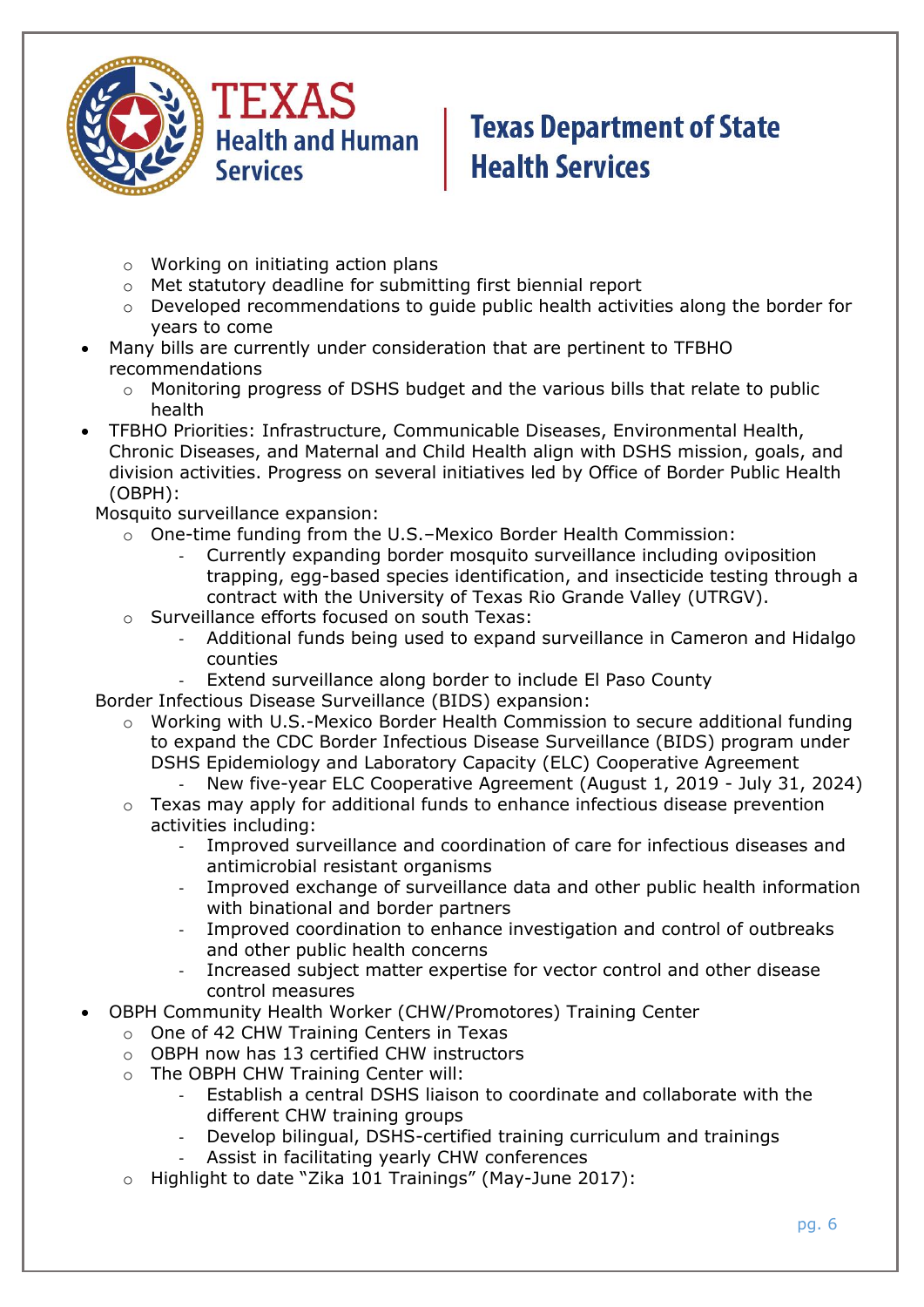

- Border-wide educational campaign what Zika is, how it spreads, and how to prevent it
- Trained 80 of 87 CW Instructors across the Texas Border
- Trained more than 600 of the 823 CHWs across the Texas Border
- o In 2018, OBPH collaborated with DSHS Maternal and Child Health Section to train LHD-hired staff (CHWs and case managers) on Zika-related client-centered counseling, including contraception methods, and Zika-related issues in infant's first two years of life
	- OBPH CHW Training Center collaborated with Prism Health-Dallas to certify HIV prevention curriculum focusing on Hispanics
	- Currently reviewing another curriculum based on reporting child abuse with elements of human trafficking
- DSHS contract with Texas A&M AgriLife Extension Service:
	- o Provide one- and three-day vector-borne disease trainings with CEUs
		- o Provide six pesticide licensing courses annually in Hurricane Harvey-impacted jurisdictions
- DSHS provides:
	- $\circ$  Annual training conference for epidemiologists, sanitarians and others involved in foodborne outbreak investigations
	- o Regional zoonosis control staff conduct trainings specific for Animal Control Officers and for Local Rabies Control Authorities
	- o Region 11 hosts Annual South Texas Tropical Medicine and Vector Borne Disease **Conference**
- DSHS working with the Texas A&M CHW Training Center to develop CHW/CHW Instructor trainings to address tobacco use and cessation in vulnerable populations, including pregnant women.
- DSHS Diabetes Prevention and Control Program (related to Chronic Disease Work Group recommendations):
	- o Partnership meeting on January 8, 2019, in El Paso:
		- Identifying priorities related to type 2 diabetes and hypertension; and to facilitate discussion for enhancing referral systems (included health systems, academic centers, border health experts)
	- o Diabetes program works with partners to expand and implement the CDCrecognized National Diabetes Prevention Program.
		- The initial target areas are Greater Houston, Austin and the Dallas-Fort Worth metroplex (potential expansion to El Paso and other border communities)
	- DSHS to partner with local health departments in border regions:
		- $\circ$  Region 8 and OBPH to implement initiatives to reduce heart disease, stroke, diabetes, and related-risk factors.
		- o Tobacco Prevention and Control Branch implementing initiatives to reduce tobacco-related chronic disease
			- Provided funding to Tobacco Prevention/Control Coalitions and Behavioral Health Solution of South Texas to enhance state and local tobacco control efforts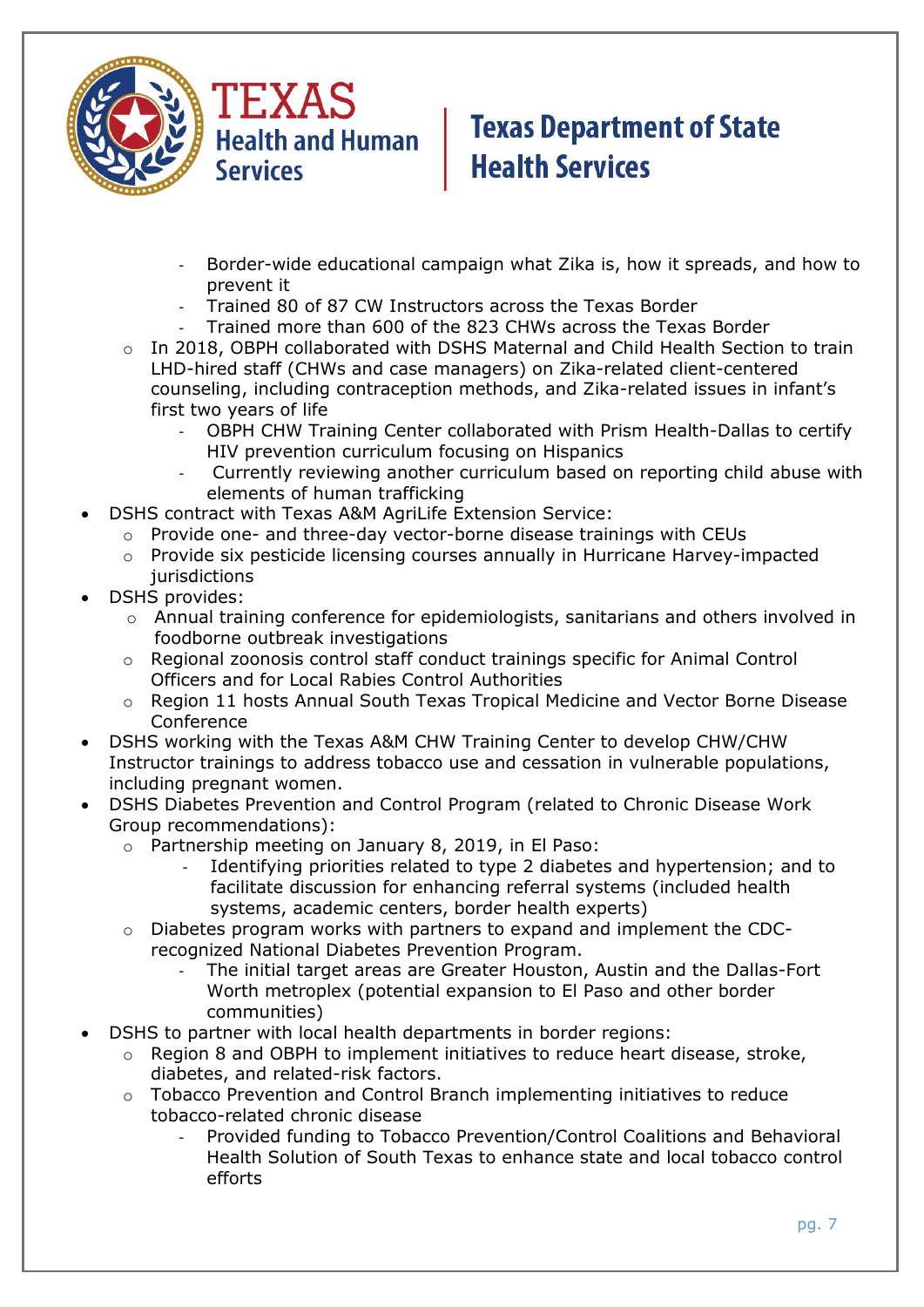

Promoted youth tobacco prevention/cessation services in Hidalgo County; Cameron and Willacy counties will be added in FY 2019

Maternal and Child Health:

- DSHS Community Health Improvement (CHI) Division Maternal and Child Health (MCH) Section will:
	- $\circ$  Continue to fund the CMS/Title V border efforts related to Zika during the duration of the grant period and into any no-cost extension periods
		- Grant staff will survey and assess the need for continuation of funds
		- LHD CHWs/promotores and case managers will continue to provide education and navigation services for women and families impacted by the Zika virus

Teen Health:

- $\circ$  Goals of Texas Youth Action Network include promoting positive youth development and quality adolescent well checks.
- o Future efforts may include expanding program statewide with a focus on border regions

Dr. Hellerstedt concluded his presentation by stating that some TFBHO are actionable while others are not, depending on legislative and policy-related issues. DSHS will continue to seek funding opportunities for public health projects with a focus on the Texas border (i.e. CDC grants to expand Border Infectious Disease Surveillance (BIDS) programs, chronic disease prevention, Supplemental Nutrition Assistance Program nutrition promotion and obesity-prevention component (Snap-Ed) funds for healthy eating and active living). Assessing the sustainability of such efforts is a key element of long-term planning. If certain initiatives can't be sustained, they should be carefully evaluated to ensure long-term positive impacts for border regions. He also referenced the importance of being strategic and forward-thinking so energy isn't continuously consumed by the need to react to the current crisis *du jour*. He thanked members for their hard work and dedication to the areas they serve with thoughts of long-term impacts having long-term effects for years to come.

Chair Guajardo thanked Dr. Hellerstedt and he stressed the importance of Border Public Health and how it's all about people and trustful relationship establishment to assist and help communities. He also mentioned that the public health partners are just as important as local health departments and expressed that "the work we do matters."

Dr. Gonzalez also thanked Dr. Hellerstedt and offered his support. Dr. Hellerstedt thanked Dr. Gonzales and all of the members for their hard work and dedication and reminded members of the role to provide data and facts but being neutral regarding different pieces of legislation. Mr. Whitaker also offered Representative Guerra's support, since he sits on the Public Health Committee.

Mr. Olivarez also thanked Dr. Hellerstedt's executive staff, OBPH and various partners across the state. He also mentioned the long-term prevention/recovery efforts and how outcomes of natural and man-made events effect communities as leaders of public health. Dr. Hellerstedt agreed and stressed that public health is just as important as public security and how we need to look at many prevalent issues as health security.